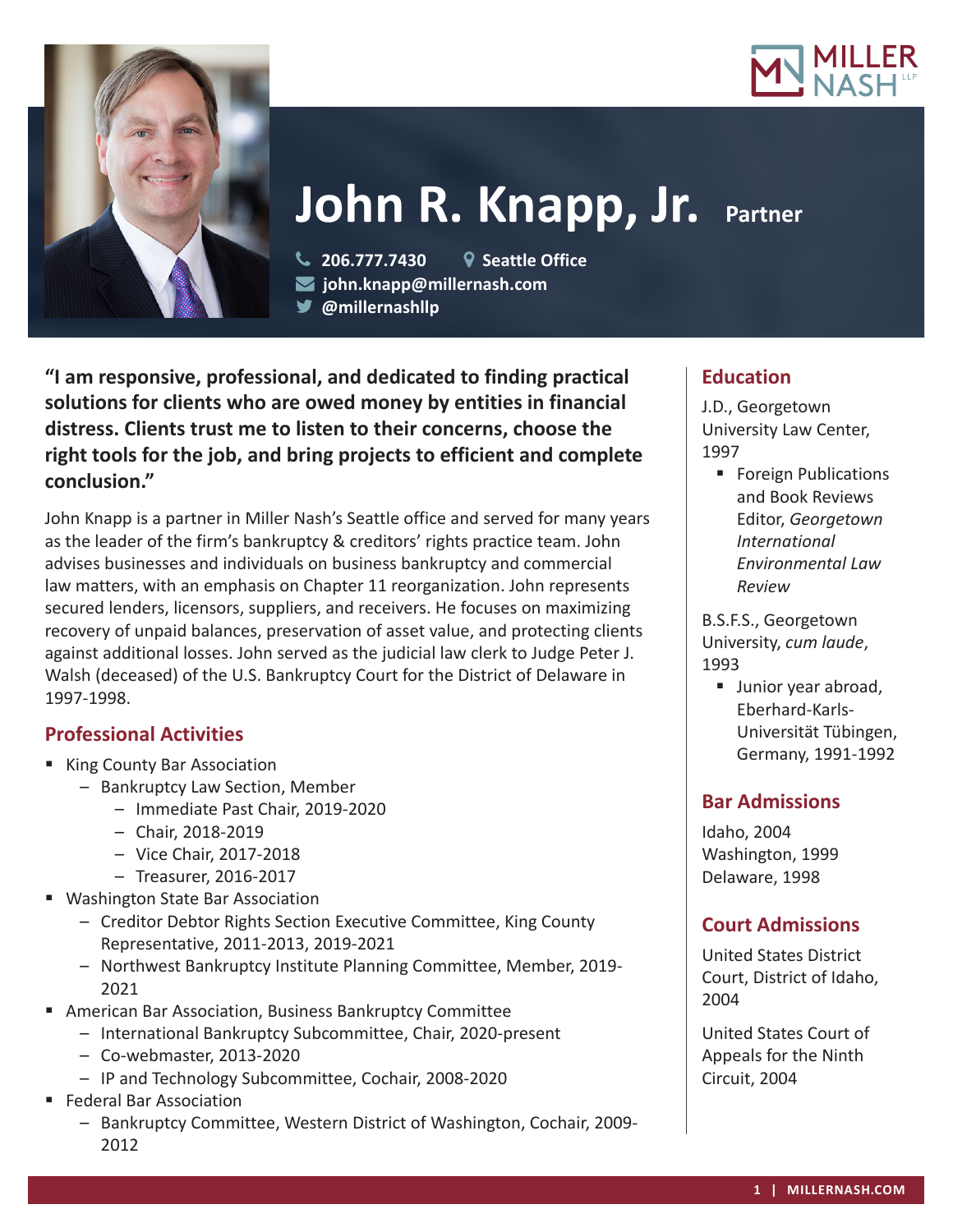- American Bankruptcy Institute, Member
- Seattle University School of Law, Real Estate Drafting Lab, Legal Writing Instructor, 2000-2002

## **Civic Activities**

- Kidspace Childcare Center, Board of Directors, 2013-2015
- Association of Washington Business, Board of Directors, 2003-2007

## **Representative Experience**

#### **Bankruptcy & Creditors' Rights**

- Represented secured creditor in the sale of assets of an oil company in Chapter 11, subsequently converted to Chapter 7. Objected to the Chapter 11 sale of real property because the creditor did not consent and the price would not satisfy the lien in full. The court denied the motion and converted the case to Chapter 7. Assisted in negotiation and obtained approval of the sale of collateral by the Chapter 7 trustee, resulting in payment of the creditor nearly in full and a large carveout for creditors of the estate.
- Kept state-court receiver in place to preserve creditor client's collateral during a Chapter 11 case. Objected to the debtor in possession's cash collateral motion to make repairs, due to no adequate protection or business justification. Obtained documents by subpoena and deposed the debtor's principal and appraiser. After an evidentiary hearing, the court denied the motion and granted relief from stay instead. The bankruptcy case converted to Chapter 7, and creditor foreclosed.
- Represented secured creditor in seeking to affirm on appeal a receivership sale order that included an excise tax exemption. King County Superior Court granted the receiver an excise tax exemption on the sale of Clark County real estate, subject to the client's judgment. The state appealed. The issue was whether the receiver's sale was "upon execution of a judgment" under RCW 82.45.010(3)(j). Wrote response brief and offered oral argument on this issue of first impression. Court of Appeals reversed the exemption order in a published opinion.
- Represented consulting firm as receiver for 15 American Eagle Mortgage entities. The entities own real estate and real estate contracts/loans. Placed the entities into voluntary receivership in Clark County Superior Court through an assignment for the benefit of creditors. The receiver has been selling the real property and collecting on the real estate contracts in order to generate proceeds to distribute because of millions of dollars in investor claims.
- Represent landlords in receivership and bankruptcy proceedings. The primary goal is to ensure timely payment of rent during the case and cure of defaults for leases that are assumed and assigned. Assist landlords with calculation of claims and recovery of collateral when leases are rejected and tenants vacate the premises. Handle these cases locally in state and bankruptcy courts, as well as in national bankruptcy cases, usually in Delaware, where large Chapter 11 retail cases are common.



United States District Court, Western District of Washington, 2000

United States District Court, Eastern District of Washington, 2000

United States District Court, District of Delaware, 1998

## **Languages**

German Portuguese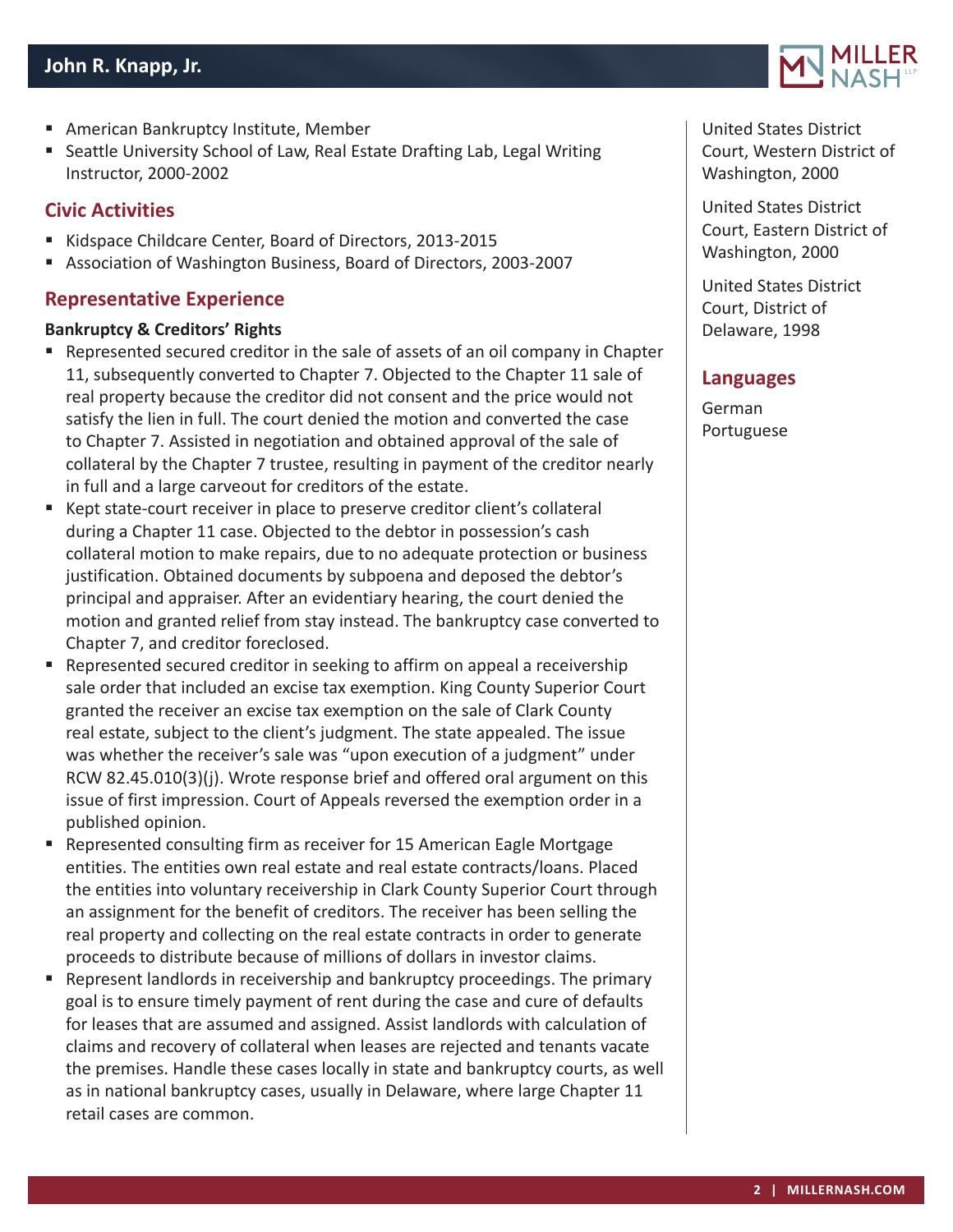

 Represent licensors of intellectual property, service providers, and suppliers in receivership and bankruptcy cases locally and in Delaware and the Southern District of New York, among other places. The initial priority in newly filed Chapter 11 cases is to investigate the possibility of critical vendor status and negotiate payment terms going forward in the bankruptcy. Assist client with filing proofs of claim and monitoring notices in the case in order to object where necessary to ensure that amounts in default are paid as a condition to the assumption and assignment of any contracts between the clients and the debtors in connection with a sale of assets or plan of reorganization, or that licenses are not assigned without the client's consent. Service providers and suppliers may also have unique liens and rights to reclaim goods, which require legal analysis and protection. On the back of a bankruptcy, helps clients resolve demands for alleged "preferential transfers" (payments made in the 90 days before bankruptcy that may be subject to refund), including obtaining settlements at substantially reduced amount or even dismissal of lawsuits.

#### **Publications**

- "Brazil's Reorganization Law Finds a Way During the Pandemic," American Bar Association, Business Law Section, *Business Law Today* (Mar. 2021)
- "CARES Act Amends Bankruptcy Code to Address COVID-19 Dislocation," Miller Nash Graham & Dunn, *Bank Law Monitor* (Mar. 2020)
- "Supreme Court Holds that Trademark Licensee Retains Rights After Rejection of License by Licensor in Bankruptcy," Miller Nash Graham & Dunn, *IP Law Trends* (May 2019)
- "Intellectual Property and Bankruptcy," American Bar Association, *Intellectual Property Deskbook for the Business Lawyer*, coauthor (Sharon K. Sandeen ed., 4th ed. 2019)
- "Give Me Liberty, or Give Me Death? Supreme Court May Resolve Circuit Split on Effect of Rejection of Trademark Licenses in Bankruptcy," Miller Nash Graham & Dunn, *IP Law Trends* (Sept. 2018)
- "Trademarks Are Not Intellectual Property in Bankruptcy Cases, So Circuits Are Split on What Happens upon Rejection of Trademark Licenses," American Bar Association Section of Intellectual Property Law, *Landslide*  (July/Aug. 2018)
- "Reorganizing Failing Businesses," Third Edition: A Comprehensive Review and Analysis of Financial *Restructuring and Business Reorganization*, coauthor (Rafael X. Zahralddin-Aravena and Megan Adeyemo, eds., 2017)
- "Intellectual Property and Bankruptcy," American Bar Association, *Intellectual Property Deskbook for the Business Lawyer 173*, coauthor (Sharon K. Sandeen ed., 3d ed. 2013)
- "Intellectual Property and Bankruptcy: A Transactions-Based Guide to Intellectual Property Law," American Bar Association, *Intellectual Property Deskbook for the Business Lawyer 163*, coauthor (Sharon K. Sandeen ed., 2009)
- "The New Brazilian Bankruptcy Law—Nova Lei de Falências e Recuperação de Empresas, Law No. 11101," American Bankruptcy Institute, *International Committee Newsletter* (Jan. 2008)
- "Intellectual Property and Bankruptcy," American Bar Association, *Intellectual Property Deskbook for the Business Lawyer 163*, coauthor (Sharon K. Sandeen ed., 2007)

## **Presentations**

- "Liens on Intangible Personal Property," King County Bar Association, CLE webinar (Nov. 2021)
- "Liens on Intangible Property," Washington State Bar Association, Creditor Debtor Rights Section, webinar (Dec. 2020)
- "Planning for the Unknown: A Special Assets Approach for 2021," RMA (Risk Management Association) Puget Sound Chapter, webinar (Nov. 2020)